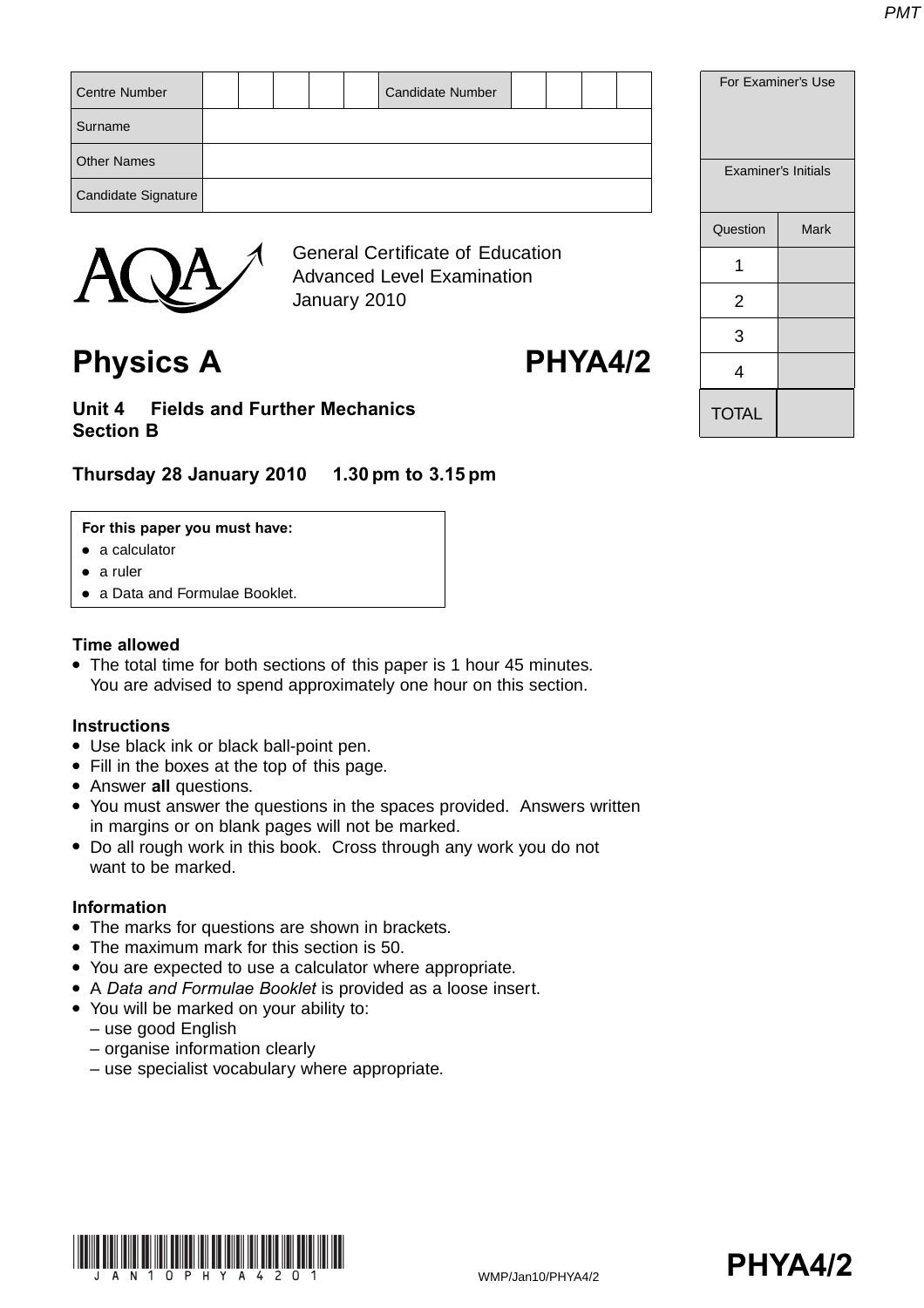*the box will*



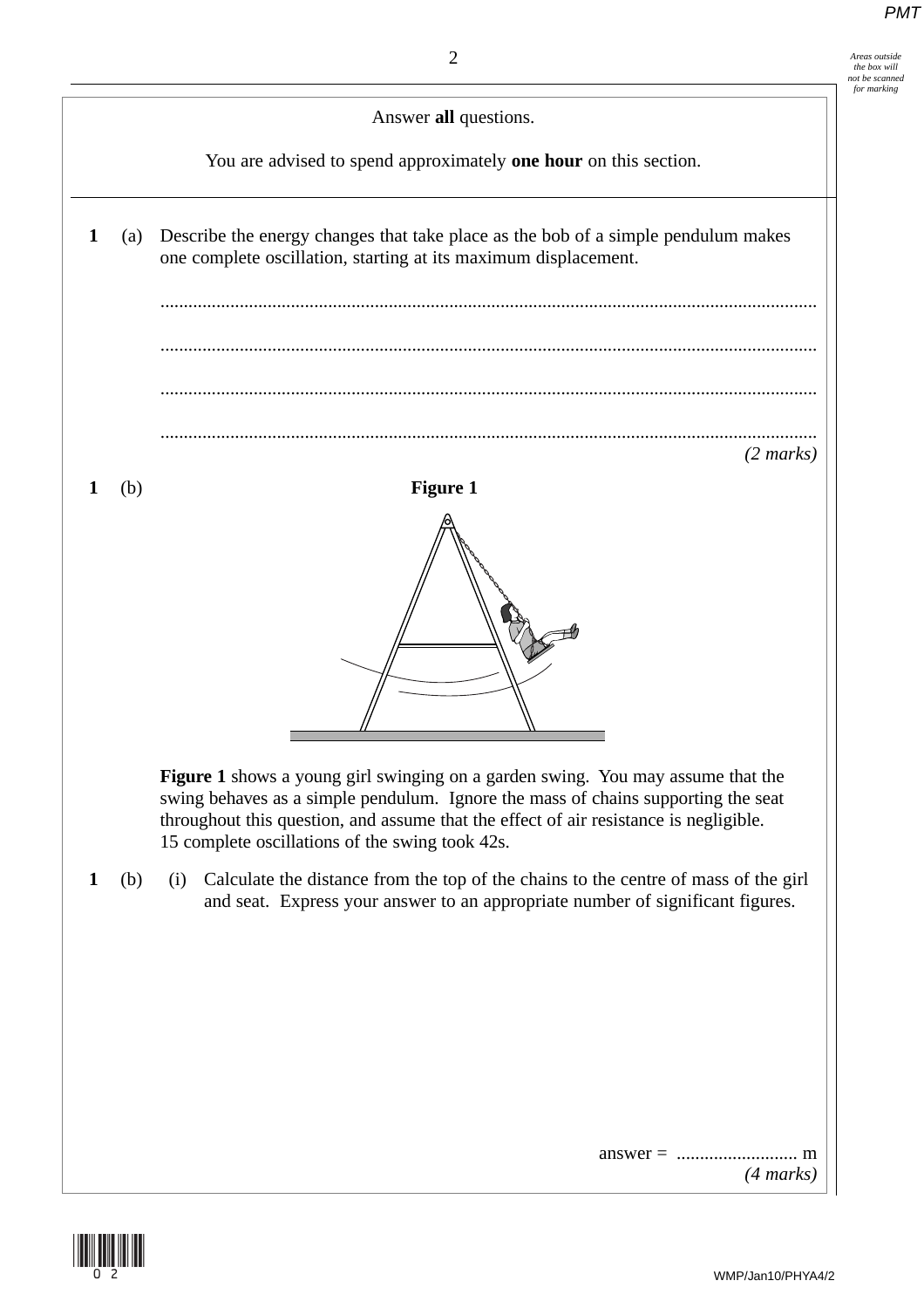$\frac{3}{\frac{1}{2}}$  *Areas outside the box will not be scanned for marking*





**12**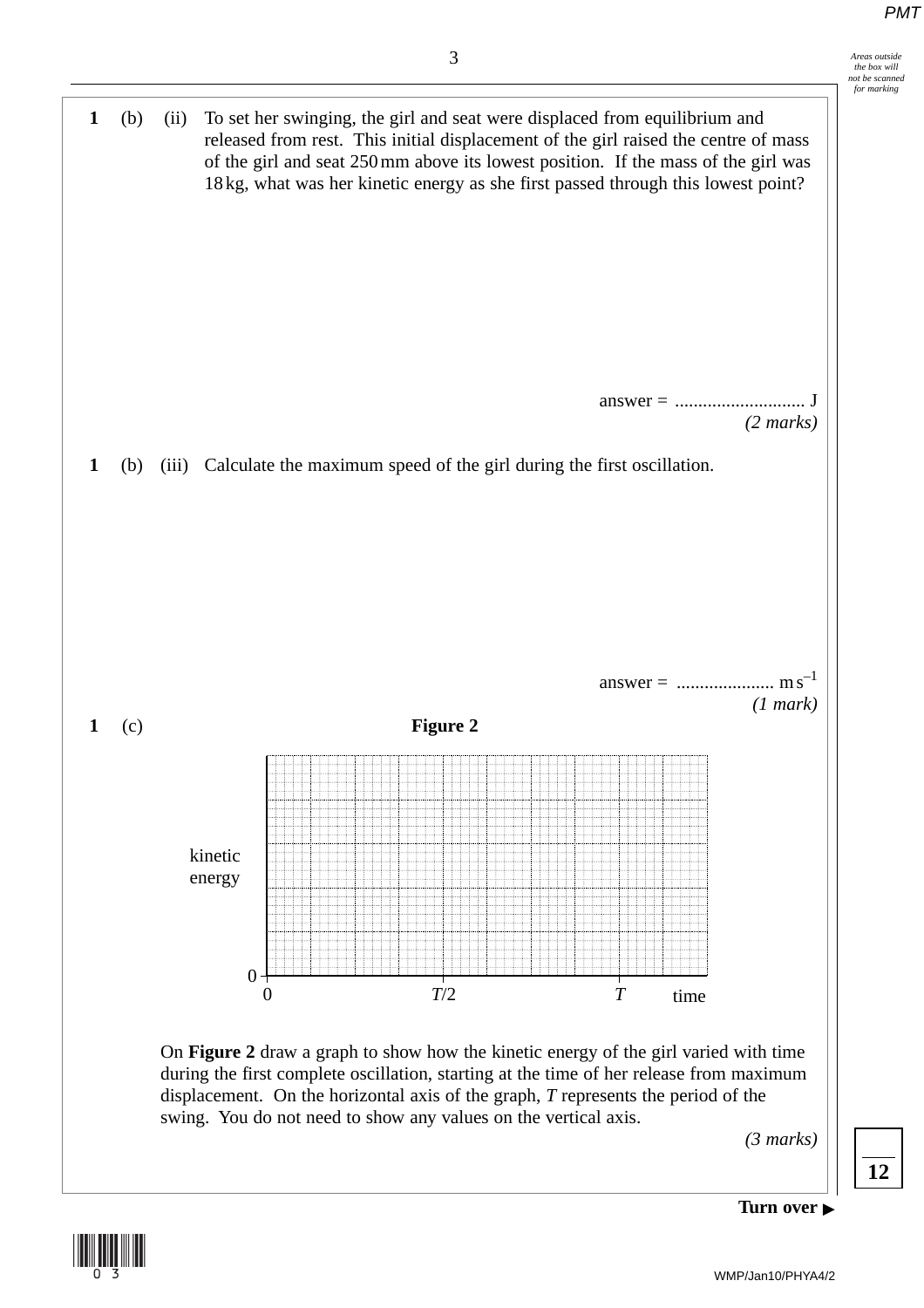

**2** (a) A capacitor, initially charged to a pd of 6.0 V, was discharged through a 100 kΩ resistor. A datalogger was used to record the pd across the capacitor at frequent intervals. The graph shows how the pd varied with time during the first 40 s of discharge.



answer = ............................... *(4 marks)*

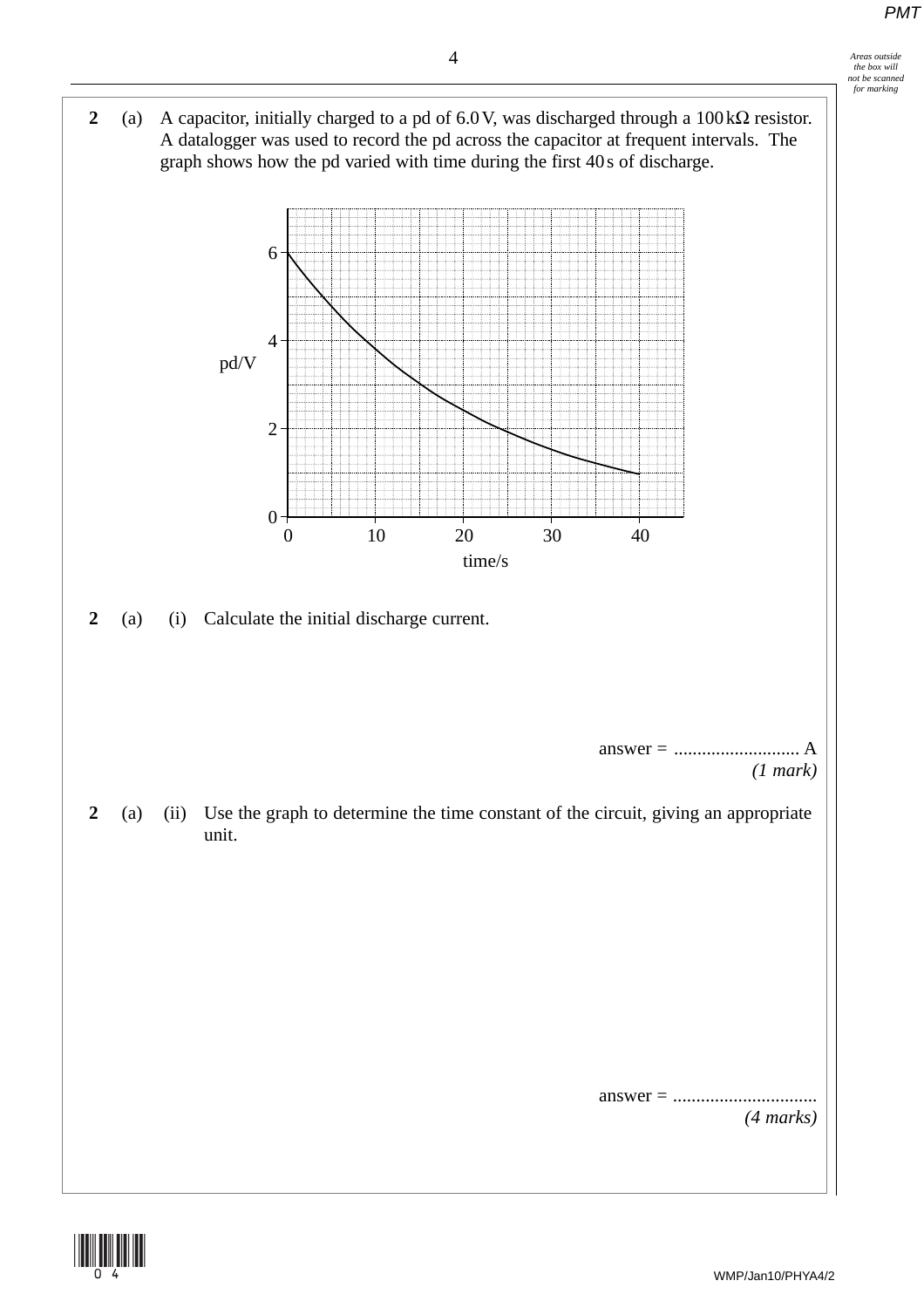5 *Areas outside the box will not be scanned for marking* **2** (a) (iii) Hence calculate the capacitance of the capacitor. answer = .................................. µF *(1 mark)* **2** (a) (iv) Show that the capacitor lost 90% of the energy it stored originally after about 25s. *(3 marks)* **2** (b) In order to produce a time delay, an intruder alarm contains a capacitor identical to the capacitor used in the experiment in part (a). This capacitor is charged from a 12 V supply and then discharges through a  $100 \text{ k}\Omega$  resistor, similar to the one used in the experiment. **2** (b) (i) State and explain the effect of this higher initial pd on the energy stored by this capacitor initially. ................................................................................................................................... ................................................................................................................................... ................................................................................................................................... *(2 marks)* **2** (b) (ii) State and explain the effect of this higher initial pd on the time taken for this capacitor to lose 90% of its original energy. ................................................................................................................................... ................................................................................................................................... ................................................................................................................................... *(1 mark)* **12**

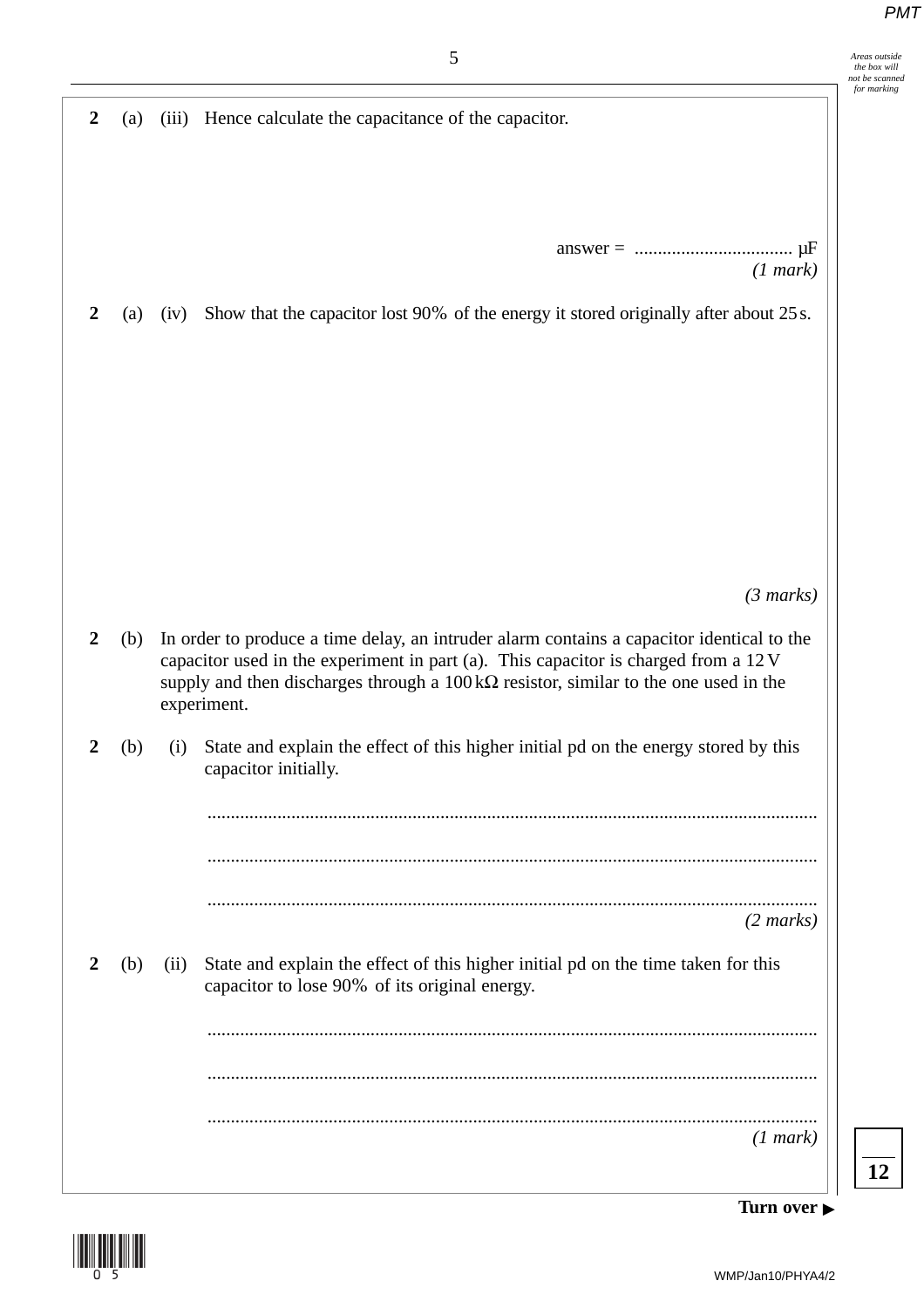|              |     |      | 6                                                                                                                                                                               |
|--------------|-----|------|---------------------------------------------------------------------------------------------------------------------------------------------------------------------------------|
| $\mathbf{3}$ | (a) | (i)  | State the relationship between the <i>gravitational potential energy</i> , $E_p$ , and the<br>gravitational potential, V, for a body of mass m placed in a gravitational field. |
|              |     |      | (1 mark)                                                                                                                                                                        |
| 3            | (a) | (ii) | What is the effect, if any, on the values of $E_p$ and V if the mass m is doubled?                                                                                              |
|              |     |      |                                                                                                                                                                                 |
|              |     |      |                                                                                                                                                                                 |
|              |     |      | $(2 \text{ marks})$                                                                                                                                                             |
| 3            | (b) |      | Figure 3                                                                                                                                                                        |
|              |     |      | <b>Figure 3</b> shows two of the orbits, A and B, that could be occupied by a satellite in                                                                                      |
|              |     |      | circular orbit around the Earth, E.<br>The gravitational potential due to the Earth of each of these orbits is:                                                                 |
|              |     |      | $-$ 12.0 $\rm MJ\,kg^{-1}$<br>orbit A<br>$-36.0$ MJ kg <sup>-1</sup> .<br>orbit B                                                                                               |
| 3            | (b) | (i)  | Calculate the radius, from the centre of the Earth, of orbit A.                                                                                                                 |
|              |     |      |                                                                                                                                                                                 |
|              |     |      |                                                                                                                                                                                 |



*(2 marks)*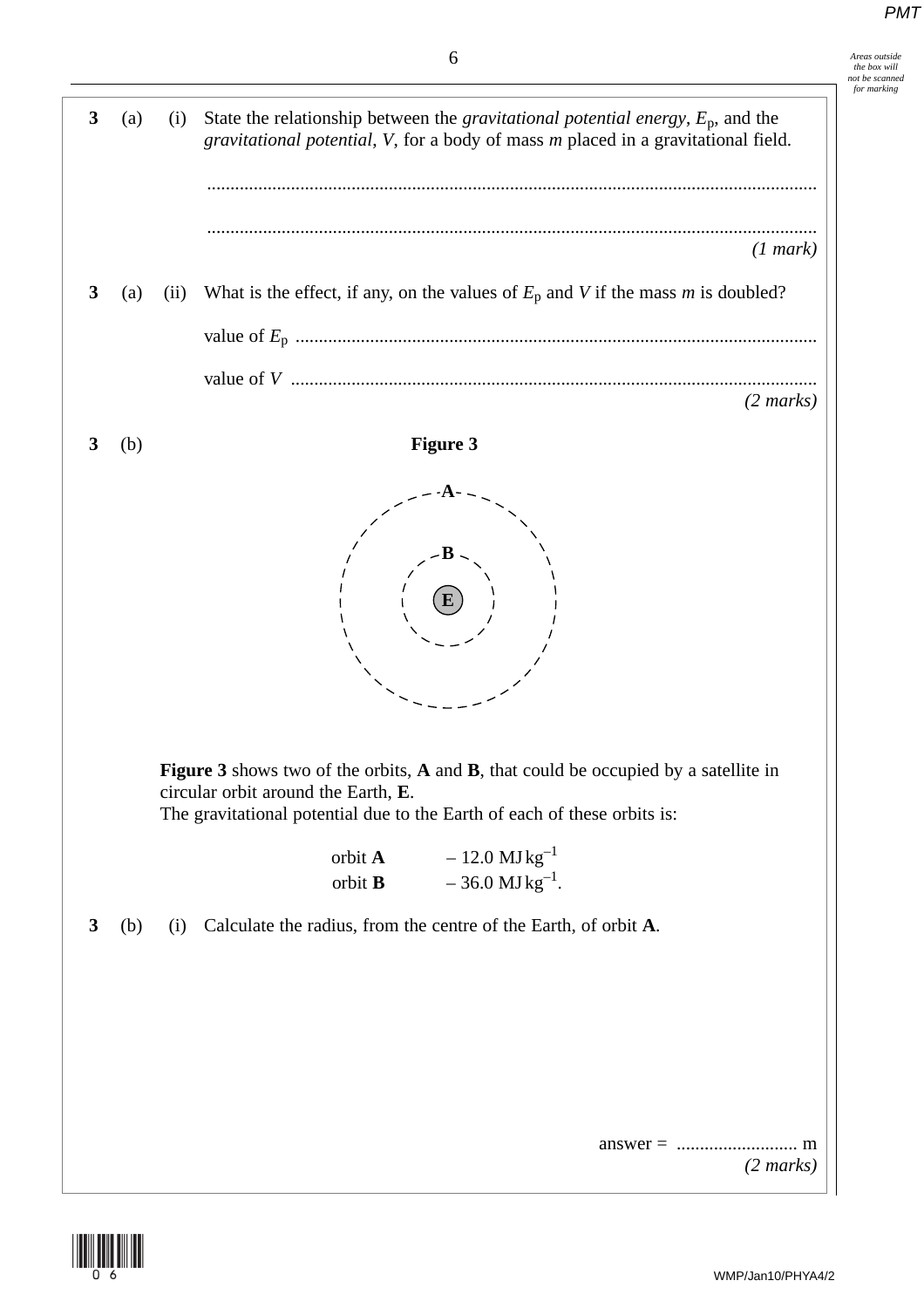| Show that the radius of orbit <b>B</b> is approximately $1.1 \times 10^4$ km.<br>(1 mark)<br>Calculate the centripetal acceleration of a satellite in orbit <b>B</b> .                                 |
|--------------------------------------------------------------------------------------------------------------------------------------------------------------------------------------------------------|
|                                                                                                                                                                                                        |
|                                                                                                                                                                                                        |
| $(2 \text{ marks})$<br>Show that the gravitational potential energy of a 330 kg satellite decreases by<br>about 8 GJ when it moves from orbit A to orbit B.                                            |
| (1 mark)<br>Explain why it is not possible to use the equation $\Delta E_p = mg\Delta h$ when determining the<br>change in the gravitational potential energy of a satellite as it moves between these |
| (1 mark)                                                                                                                                                                                               |
|                                                                                                                                                                                                        |



**Turn over** -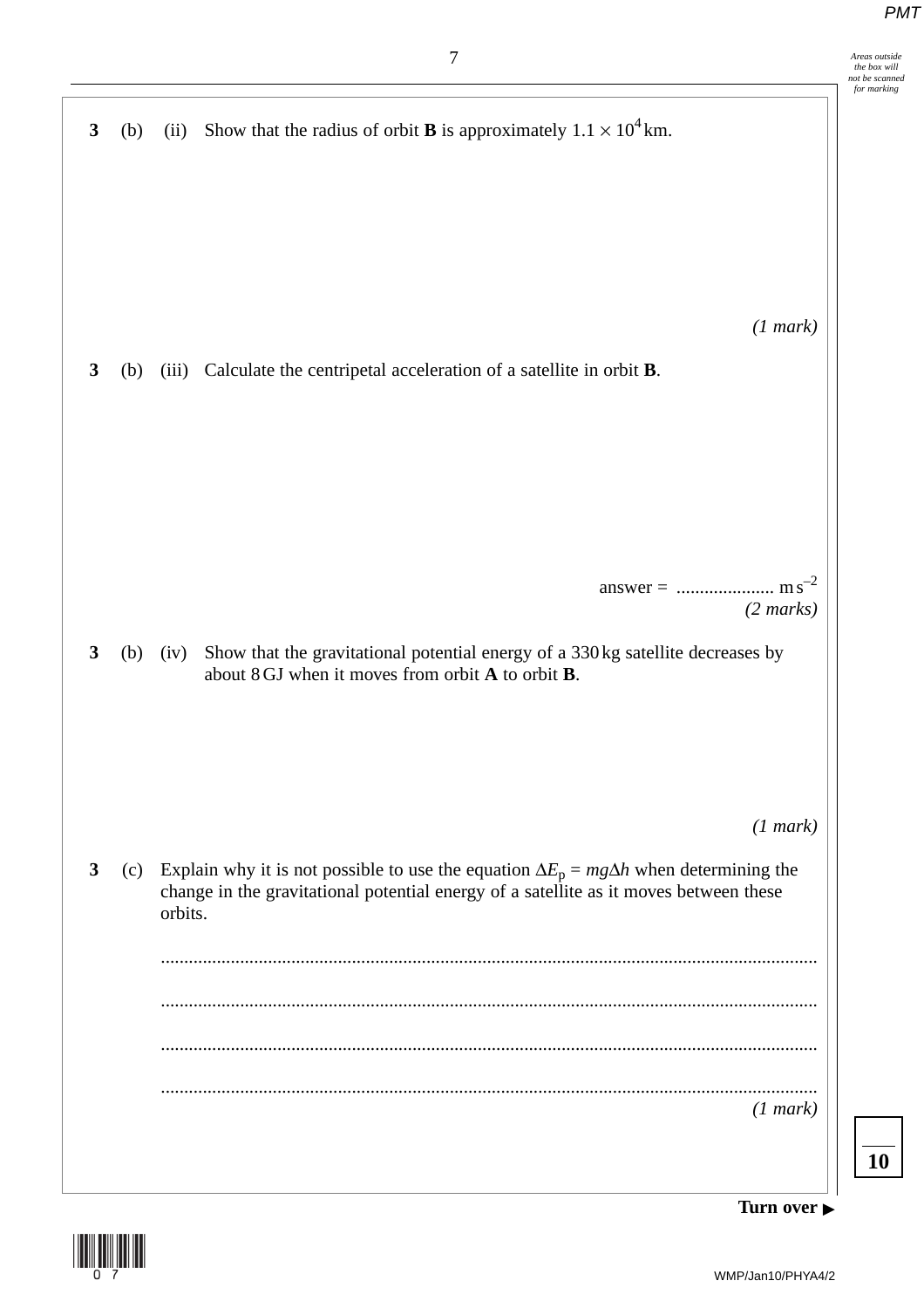Areas outside<br>the box will<br>not be scanned<br>for marking

| (a)<br>(i)  | Outline the essential features of a step-down transformer when in operation.                                                                                                                                                                |
|-------------|---------------------------------------------------------------------------------------------------------------------------------------------------------------------------------------------------------------------------------------------|
|             |                                                                                                                                                                                                                                             |
|             |                                                                                                                                                                                                                                             |
|             |                                                                                                                                                                                                                                             |
|             |                                                                                                                                                                                                                                             |
|             | $(2 \text{ marks})$                                                                                                                                                                                                                         |
| (a)<br>(ii) | Describe two causes of the energy losses in a transformer and discuss how these<br>energy losses may be reduced by suitable design and choice of materials.<br>The quality of your written communication will be assessed in this question. |
|             |                                                                                                                                                                                                                                             |
|             |                                                                                                                                                                                                                                             |
|             |                                                                                                                                                                                                                                             |
|             |                                                                                                                                                                                                                                             |
|             |                                                                                                                                                                                                                                             |
|             |                                                                                                                                                                                                                                             |
|             |                                                                                                                                                                                                                                             |
|             |                                                                                                                                                                                                                                             |
|             |                                                                                                                                                                                                                                             |
|             |                                                                                                                                                                                                                                             |
|             |                                                                                                                                                                                                                                             |
|             |                                                                                                                                                                                                                                             |
|             |                                                                                                                                                                                                                                             |
|             |                                                                                                                                                                                                                                             |
|             |                                                                                                                                                                                                                                             |



 $\overline{\mathbf{4}}$ 

 $\overline{\mathbf{4}}$ 

. . . . . .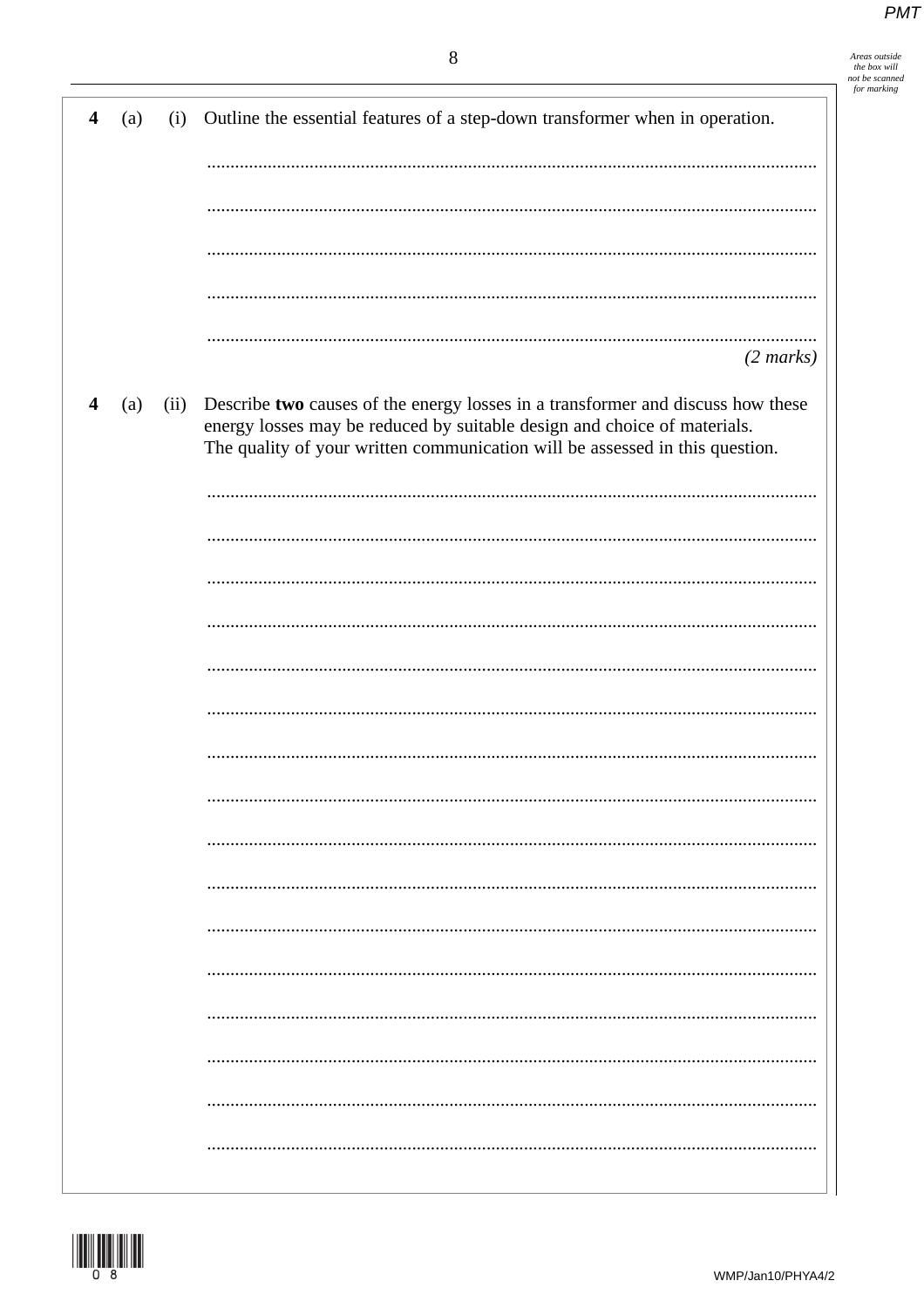$9$  *Areas outside*<br>the box will *the box will not be scanned for marking*



WMP/Jan10/PHYA4/2 (09)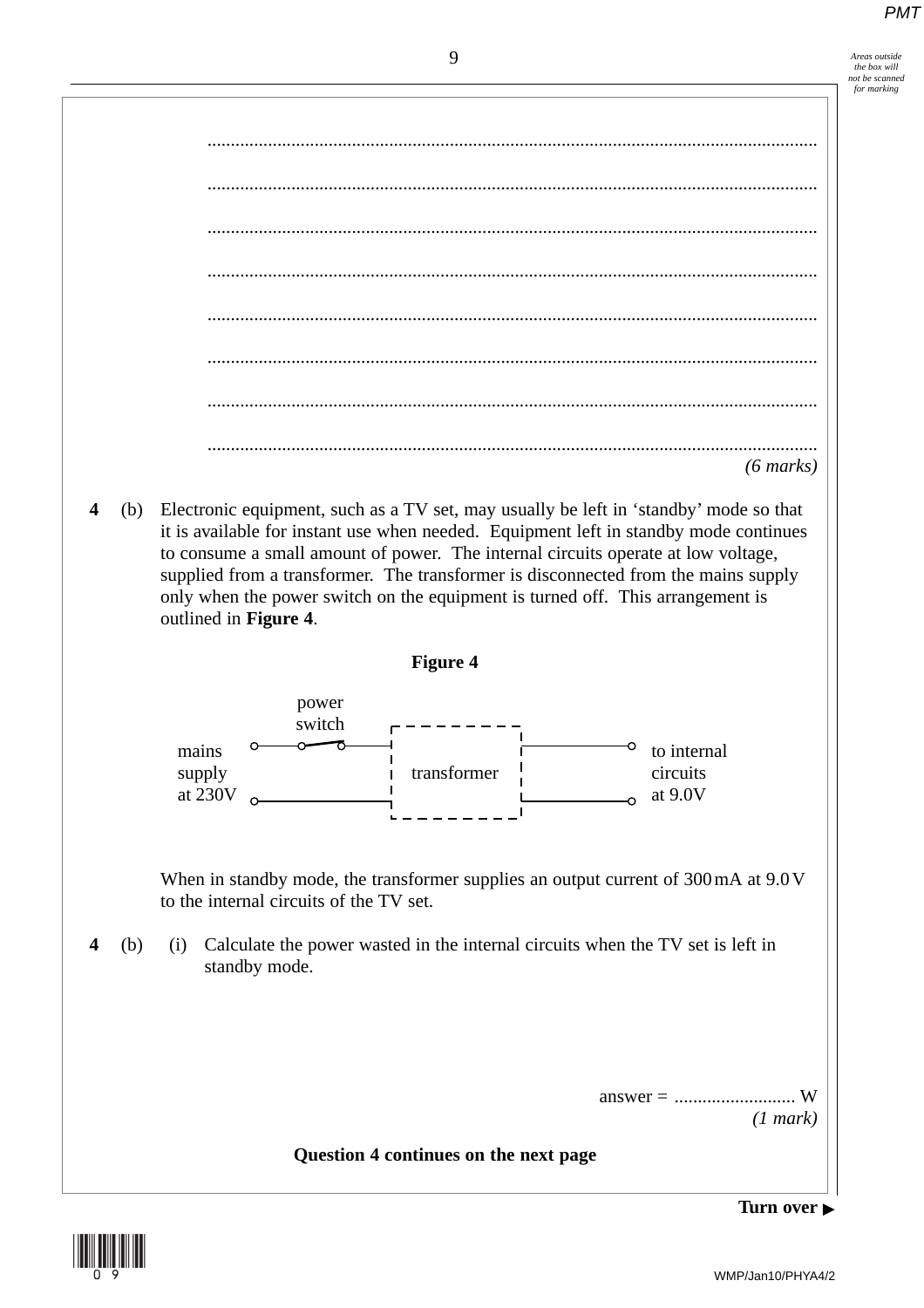| 4 | (b) | (ii)  | If the efficiency of the transformer is 0.90, show that the current supplied by the<br>230 V mains supply under these conditions is 13 mA.                                                                                                                                                           |
|---|-----|-------|------------------------------------------------------------------------------------------------------------------------------------------------------------------------------------------------------------------------------------------------------------------------------------------------------|
|   | (b) | (iii) | $(2 \text{ marks})$<br>The TV set is left in standby mode for 80% of the time. Calculate the amount of<br>energy, in J, that is wasted in one year through the use of the standby mode.<br>1 year = $3.15 \times 10^7$ s                                                                             |
| 4 | (b) | (iv)  | (1 mark)<br>Show that the cost of this wasted energy will be about £4, if electrical energy is<br>charged at 20 p per kWh.                                                                                                                                                                           |
|   | (c) |       | $(2 \text{ marks})$<br>The power consumption of an inactive desktop computer is typically double that of a<br>TV set in standby mode. This waste of energy may be avoided by switching off the<br>computer every time it is not in use. Discuss one advantage and one disadvantage of<br>doing this. |
|   |     |       | $(2 \text{ marks})$                                                                                                                                                                                                                                                                                  |
|   |     |       | <b>END OF QUESTIONS</b>                                                                                                                                                                                                                                                                              |



**16**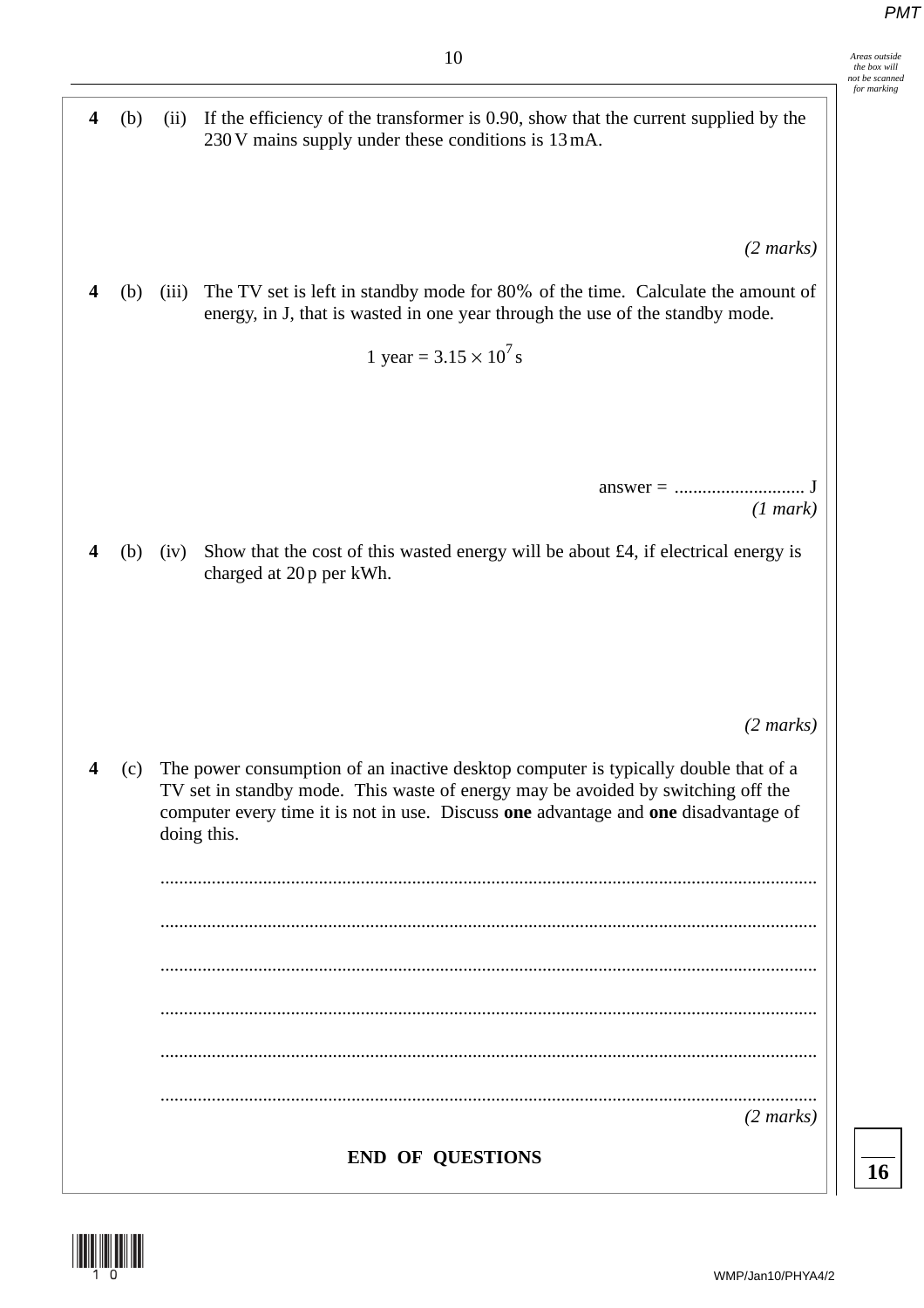